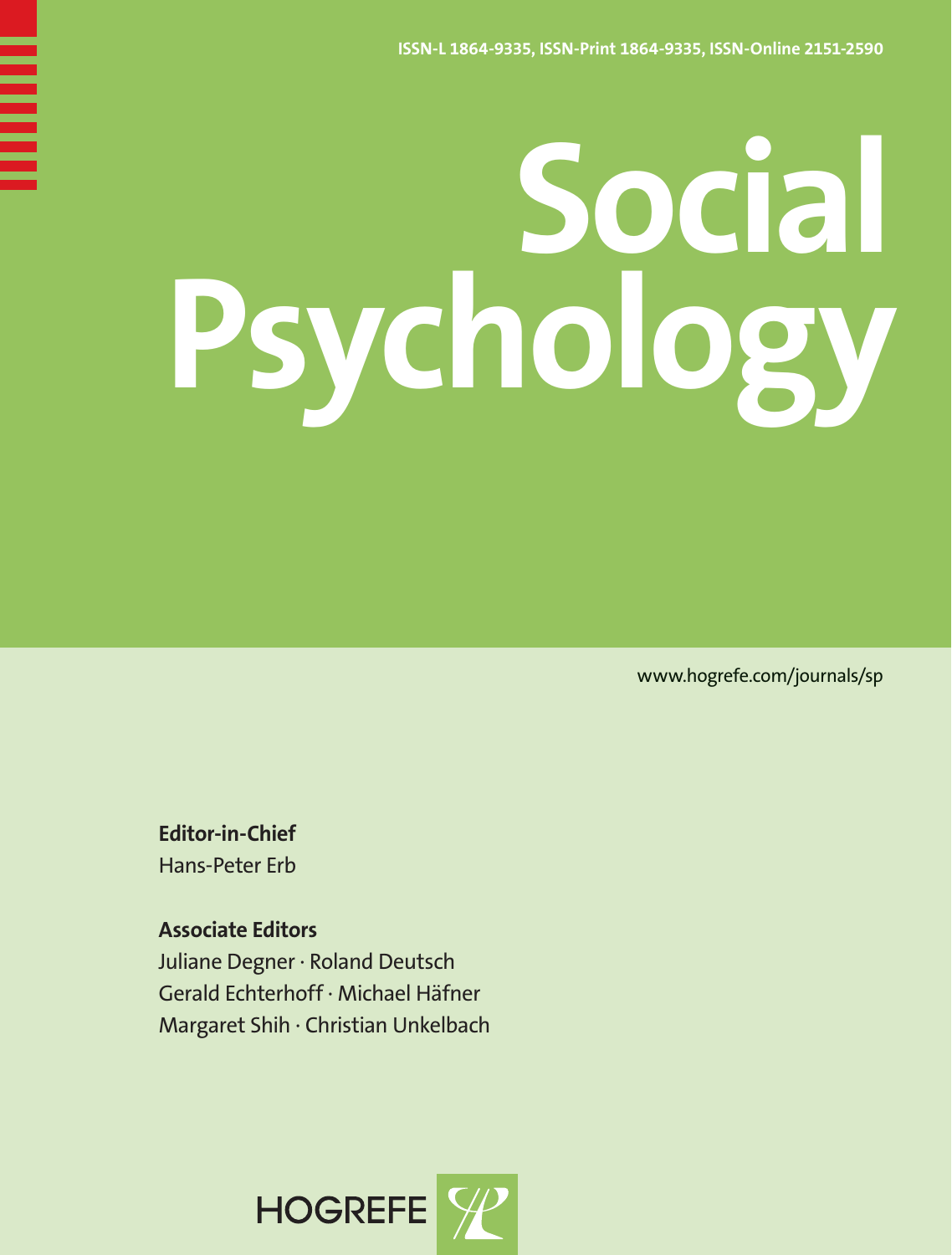# Social Psychology

Your article has appeared in a journal published by Hogrefe Publishing. This eoffprint is provided exclusively for the personal use of the authors. It may not be posted on a personal or institutional website or to an institutional or disciplinary repository.

If you wish to post the article to your personal or institutional website or to archive it in an institutional or disciplinary repository, please use either a pre-print or a post-print of your manuscript in accordance with the publication release for your article and our "Online Rights for Journal Articles"

(www.hogrefe.com/journals).

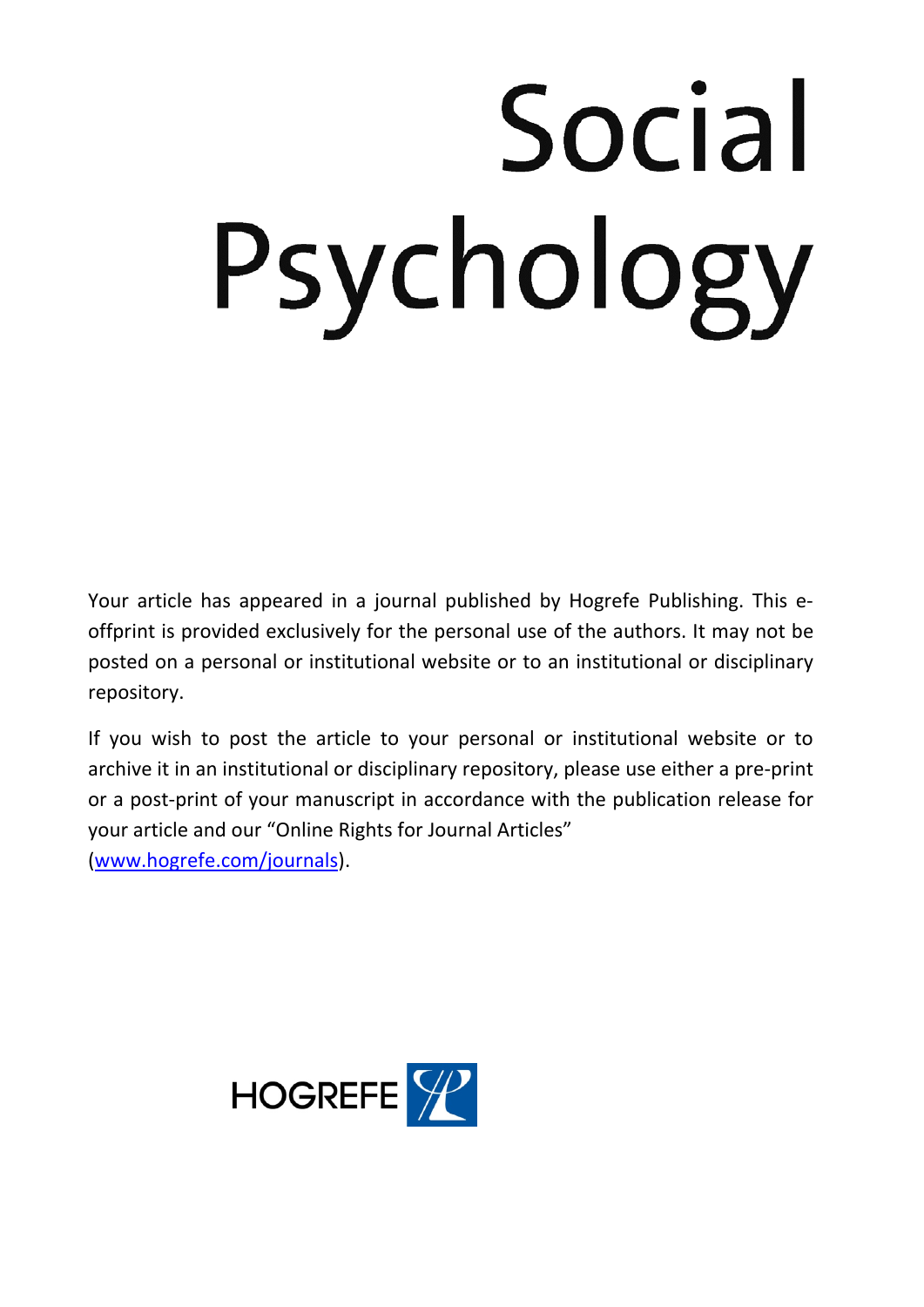# Primed Self-Construal, Culture, and Stages of Impression Formation

# S. Adil Saribay<sup>1</sup>, SoYon Rim<sup>2</sup>, and James S. Uleman<sup>2</sup>

 $^{\rm 1}$ Boğaziçi University, Istanbul, Turkey,  $^{\rm 2}$ New York University, New York, NY, USA

**Abstract.** The effects of culture on impression formation are widely documented but poorly understood. Priming independent and interdependent self-construals, and focusing on particular stages of impression formation, could help remedy this because such self-construals differ across cultures. In three experiments, participants' were primed with independent or interdependent self-construals before they formed spontaneous or intentional impressions of others. In Experiment 1, lexical decision reaction times showed that both traits and situational properties were activated spontaneously, but were unaffected by self-construal priming. In Experiment 2, a false-recognition paradigm showed that spontaneous trait inferences were bound to relevant actors' faces, again regardless of self-construal priming. In Experiment 3, explicit ratings did show priming effects. Those primed with independent (but not interdependent) self-construal inferred traits more strongly than situational properties. Primed self-construals appear to affect intentional but not spontaneous stages of impression formation. The differences between effects of primed and chronic self-construals are discussed.

**Keywords:** culture, impression formation, self-construal, spontaneous situational inferences, spontaneous trait inferences

Cultural backgrounds affect people's perceptions of other individuals (e.g., Mason & Morris, 2010; Morris & Peng, 1994). Most research on culture and person perception examines the intentional attribution of behaviors to dispositional and situational factors, tapped by explicit measures. For instance, Westerners (more individualistic) are more prone to neglecting situational constraints in their attributions (Choi, Nisbett, & Norenzayan, 1999), whereas for Easterners (more collectivistic), taking situational constraints into account may even become automatized due to practice (Knowles, Morris, Chiu, & Hong, 2001). But little is known precisely about (1) what cultural factors influence impressions, and (2) how they affect each stage of impression formation. Examining this requires a stage conception of impression formation and a focus on intermediate stages. For example, several prominent theories (Gilbert, 1998, p. 113) describe a three-stage model in which behaviors are first identified or categorized, traits are then spontaneously inferred about the actor, and then situational adjustments or corrections occur. The first two stages are largely automatic, with the controlled processes prominent in the intentional attributions that occur last. In order to get more traction on the "how" of impression formation, along with the "what" of cultural differences, the present research focuses on intentional judgments, spontaneous trait inferences (STIs), and spontaneous situational inferences (SSIs) (Uleman, Newman, & Moskowitz, 1996; Uleman, Saribay, & Gonzalez, 2008). Primed self-construals constitute the "what" of cultural differences we focus on.

Spontaneous inferences are relatively automatic, occurring without intention and conscious awareness, simply from exposure to behaviors that imply traits and/or situational properties (e.g., Lupfer, Clark, & Hutcherson, 1990; Todorov & Uleman, 2002; Winter & Uleman, 1984). For example, "Will talks during the lecture" implies that Will is "impolite," and that the lecture is "boring" (Ham & Vonk, 2003). Forming STIs involves at least two stages: spontaneously activating trait concepts and then binding them to the actor. Distinct methods can tap each stage.

Culture influences the tendency to make STIs. For instance, in research with Anglo vs. Latino samples, only the former showed evidence of STIs (Newman, 1991; Zárate, Uleman, & Voils, 2001). Na and Kitayama (2011, Study 1) showed STIs with Euro-Americans but none with Asian-Americans. These results are consistent with the idea that STIs are more frequent in individualistic cultures. However, most research on culture and STIs does not measure individual-level factors, leaving unclear precisely what aspects of "culture" are responsible for these differences. One exception is Newman's research (Duff & Newman, 1997; Newman, 1993), which showed that idiocentrism (an individual-level construct corresponding to individualism at the cultural level) is positively correlated with trait-cued recall – an index of STIs – and negatively correlated with situation-cued recall – an index of spontaneous situational inferences (SSIs). (Those from individualistic cultures, such as the United States and The Netherlands, make both STIs and SSIs simultaneously; see Ham & Vonk, 2003;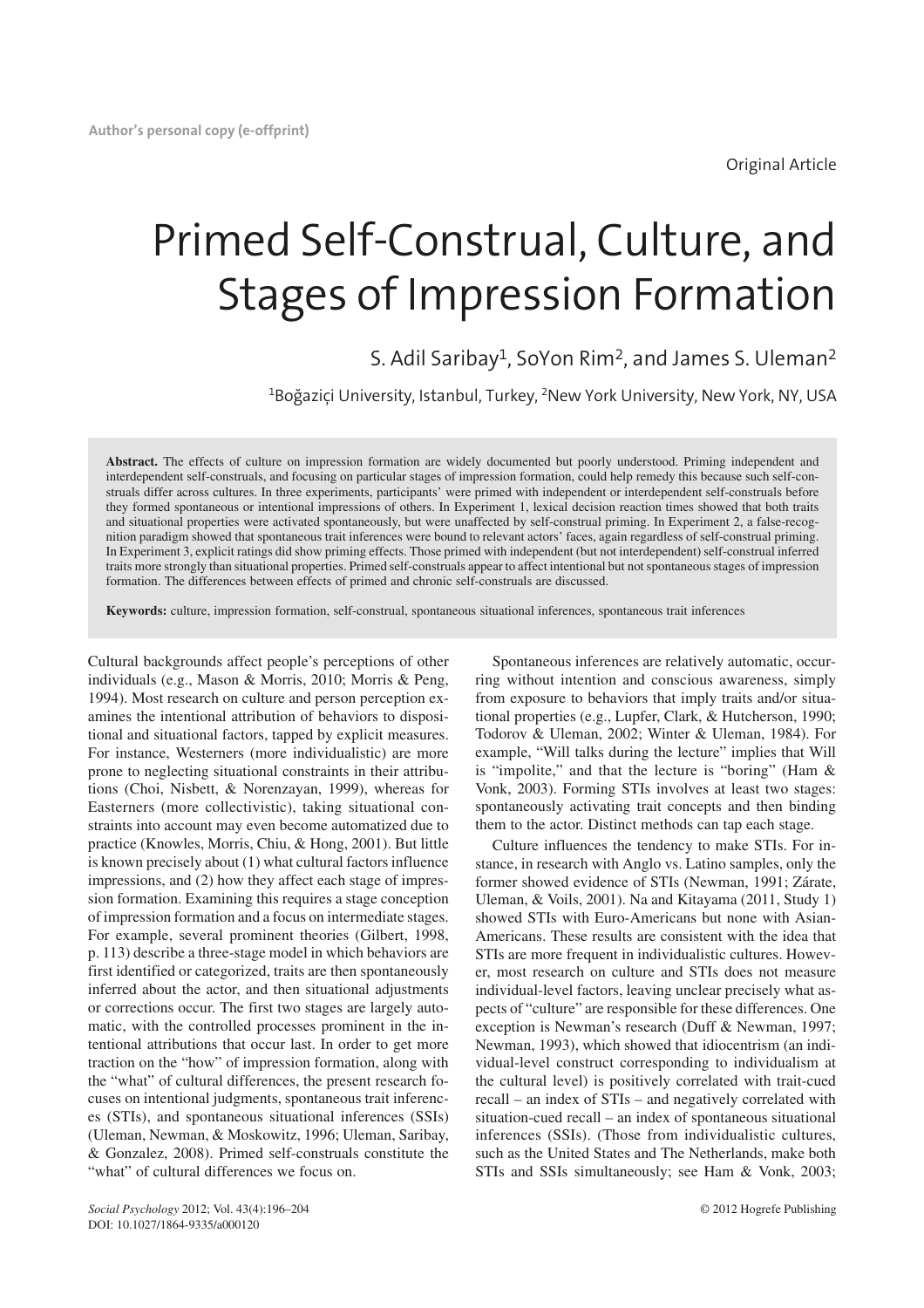Todd, Molden, Ham, & Vonk, 2011.) The other exception is the recent research of Na and Kitayama (2011, Study 2), who showed that independent self-construals, as measured by the difference between independent and interdependent self-construal on Singelis's (1994) scale, partially mediated the relationship between culture and their EEG measure of STIs. Of course, such correlational-mediational evidence by itself does not prove that idiocentrism or self-construal is responsible for inferential biases.

Self-construals (independent and interdependent) are widely studied individual-level factors and are thought to explain many cross-cultural differences (Markus & Kitayama, 1991). Individualistic cultures are said to foster independent self-construals – views of the self as separate from others in the social environment – whereas collectivistic cultures foster interdependent self-construals – views of the self as fundamentally related to others (Markus & Kitayama, 1991). Therefore, we decided to focus on self-construals as the psychological "whats" of culture which might cause some of the divergence between cultural groups in forming both STIs and intentional impressions.

We primed these cultural "whats" rather than relying on chronic differences between groups (e.g., Zárate et al., 2001) or individual differences (e.g., Newman, 1993; Na & Kitayama, 2011), for all the reasons spelled out by Oyserman and Lee (2008). Essentially, chronic or individual differences are inevitably confounded or correlated with other variables. Only an experimental manipulation such as priming can isolate causal effects. Following Gardner and colleagues (Gardner, Gabriel, & Lee, 1999), we primed self-construals prior to the formation of spontaneous or intentional impressions so that, if differences in spontaneous or intentional impressions followed, we could unequivocally draw conclusions about the causal role of this major aspect of cultural differences.

Our larger strategy is to contribute toward unpacking the effects of culture on impression formation by priming specific aspects of culture ("whats") in a series of studies, each focused on specific stages ("hows") of impression formation. This brief paper reports our first efforts. We conducted two experiments examining two early stages of person perception – the *activation* and *binding* of spontaneous inferences (see Zárate et al., 2001) – following priming of self-construals. Experiment 1 focused on the activation of trait and situational inferences from simple behaviors; experiment 2 focused on the binding of STIs to actors' faces. Consistent with findings that people from individualistic cultures utilize decontextualized trait (vs. situational) concepts more often, and with earlier crossethnic work on STIs (Na & Kitayama, 2011; Newman, 1991; Zárate et al., 2001), independent priming should result in more trait activation and binding than interdependent priming. In addition, independent priming may produce less SSI activation than interdependent priming.

On the other hand, if primed self-construals do not in-

fluence these early stages of person perception, this would suggest either that the differences observed in earlier research (Newman, 1991; Zárate et al., 2001) were not mediated by the self-construal aspects of culture but by other factors correlated with them, and perhaps that self-construal differences operated at later stages of impression formation. Therefore, in Experiment 3, we examined whether priming self-construals affects intentional inferences in the same way. We assume that intentional impressions are the result of spontaneous impression formation processes and deliberate, controlled reconsiderations.

# **Experiment 1: Activation of STIs and SSIs**

In Experiment 1, we first primed independent or interdependent self-construals and then measured on-line activation of STIs and SSIs from behavioral descriptions. If self-construals affect this early stage of person perception, priming independence should make STIs particularly strong compared to SSIs and to priming of interdependence. Such a pattern would suggest that, at the earliest stages, individualists activate traits more than situational factors, whereas collectivists (while still activating traits) activate situational factors more (Choi et al., 1999). If, however, self-construals do not affect this early stage of person perception, participants should activate *both* the STIs and SSIs that are afforded by the behaviors.

#### **Method**

#### **Participants**

A group of 46 New York University students (34 females, mean age = 19.6) participated: 22 Whites and the rest from various minority ethnicities. Ten participants reported not being native English speakers. These variables did not qualify the main findings reported below.

#### **Materials and Procedure**

#### Self-Construal Priming

Participants were randomly assigned to priming conditions. Following Gardner et al. (1999), a short story about a trip to the city was presented to each participant. The story described an individual (using the pronouns "I, me, mine") in the independent condition and a group of individuals (using "we, us, our") in the interdependent condition. Participants circled all the pronouns in the story, ostensibly to "clear their mind" before the actual study.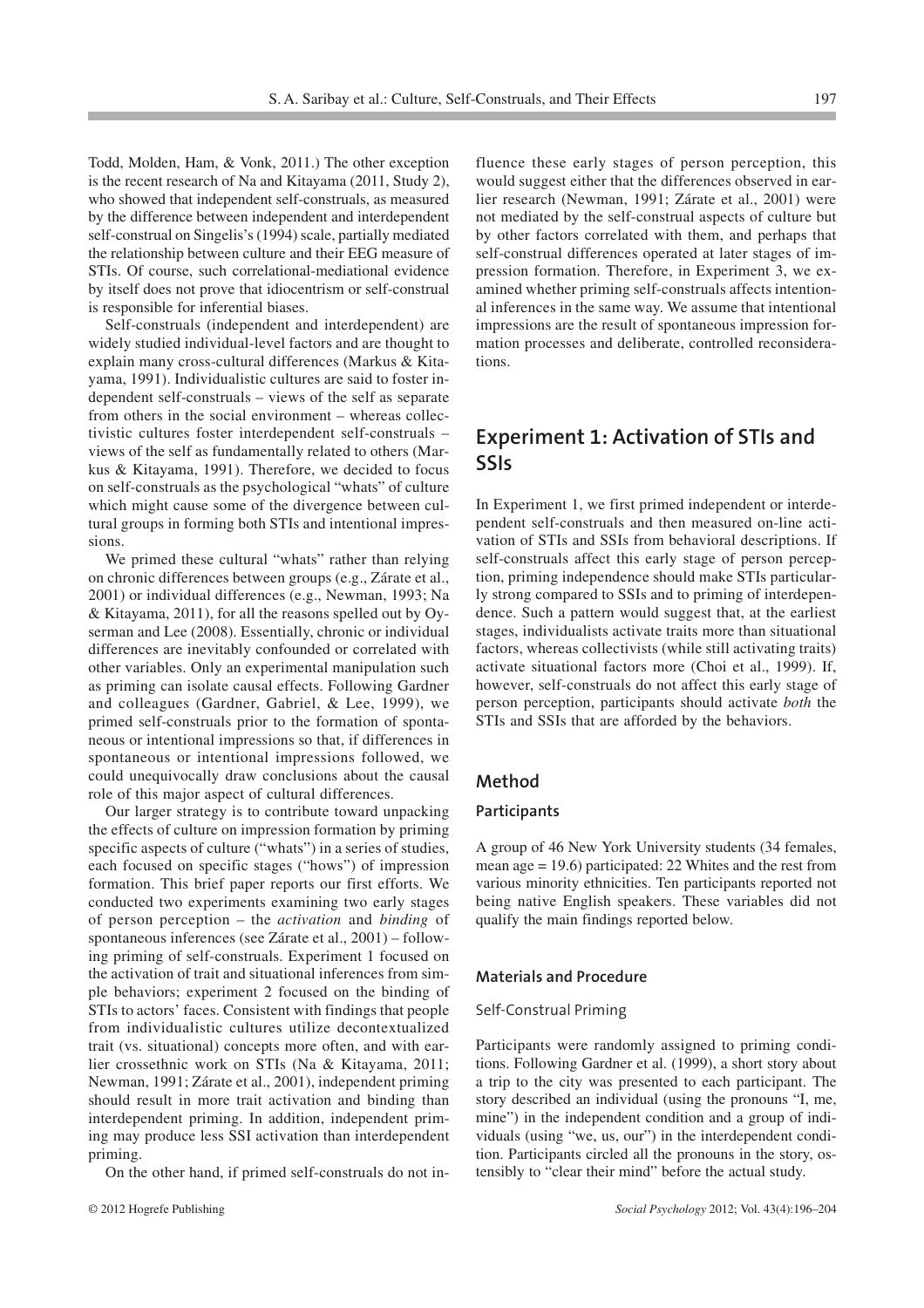#### Measurement of STI and SSI Activation

Participants then completed a lexical decision task (LDT), modeled closely after recent research (Todd et al., 2011, Experiment 1). Each trial consisted of a behavioral sentence followed by a series of lexical decisions. Previously, Todd et al. presented pretest participants with a larger set of behaviors and asked them to list two trait and two situational property inferences that came to mind. The eight behaviors used in this experiment were chosen by Todd et al. on the basis of high consensus among their pretest participants on these inferences. The lexical decisions included (1) the implied trait, (2) the implied situation property, (3) a control word to match the implied trait, (4) a control word to match the implied situation property, and (5) four nonwords. The trait and situational property words were those that were listed most frequently in response to the relevant behavioral sentences in Todd et al.'s pretest. The control words were chosen to match their trait and situational property counterparts as closely as possible in terms of familiarity and frequency of occurrence in English. For example, for "Phil got every test question correct," the test (control) words were "smart" ("skirt") and "easy" ("wide") and the nonwords were "pront," "drude," "denk," and "abup." The order of words and trials was randomized.

Participants were told that the sentences were meant to distract them from the real task of categorizing strings of letters. After each sentence, they decided as quickly and accurately as possible whether each string displayed was an English word or not, using the keys "L" ("YES") and "S" ("NO"). Preceding each behavior and each word, a row of "x"s at the center of the screen was displayed for 500 ms, and a beep was sounded simultaneously to facilitate attention. Each behavior remained on the screen for 3000 ms, and each word remained on the screen until a response occurred. The screen was blank for 500 ms following each behavior and each response. Participants completed one practice trial and eight experimental trials. The LDT RTs provided online measures of activation. If participants spontaneously inferred the implied trait and situational property words upon reading the behavioral sentence, subsequently they should have made faster lexical decisions about those words compared to matched control words. At the end of the LDT, participants were asked whether they intended to form impressions while reading the behaviors, were thanked, and debriefed. Only one person indicated that they deliberately formed impressions. Excluding this person's data from the analyses did not change the conclusions. Thus, these data reflect spontaneous, not intentional, impressions.

#### Data Reduction

Data from the LDT were processed and analyzed as in Todd et al. (2011). RTs outside of the 200 ms–2000 ms range (0.75% of responses) and incorrect responses (3.26% of responses) were excluded from the analysis. The remaining RTs were inverse transformed (1/x; see Ratcliff, 1993).

#### **Results and Discussion**

ANOVA results are based on the inverse-transformed RTs, but the means presented are raw RTs for ease of interpretation. A 2 (Self-Construal Priming: independent vs. interdependent)  $\times$  3 (LDT Word: trait, situation, control) mixed ANOVA, with the latter factor within-subjects, yielded a significant main effect of LDT word,  $F(2, 88) = 7.697$ ,  $p <$ .001,  $\eta_p^2 = .15$ . Neither the main effect of self-construal priming, nor its interaction with LDT word were significant,  $Fs < 1$ ,  $\eta_p^2 = .013$  and  $\eta_p^2 = .006$ , respectively.

Paired samples *t-*tests showed that RTs to trait words (*M*  $= 637.83$ ,  $SD = 122.73$ ) were faster than RTs to control words (*M* = 669.15, *SD* = 122.12), *t*(45) = 3.59, *p* < .001, and likewise that RTs to situation words (*M* = 643.15, *SD*  $= 130.78$ ) were faster than RTs to control words,  $t(45) =$ 3.49, *p* < .001. RTs to trait and situation words did not differ from one another, *t* < 1. Thus, participants, regardless of self-construal priming, made both trait and situation inferences spontaneously – and arguably made them simultaneously – replicating Todd et al. (2011).

In addition, as in Todd et al.'s (2011) results, there was a significant positive partial correlation, controlling for RTs to control words, between RTs to trait and situation words,  $r_p(43) = .40$ ,  $p < .006$ , further supporting the idea that participants who made STIs were more likely to also make SSIs simultaneously.

In sum, Experiment 1 showed online evidence of activation of traits and situation properties, but no evidence that self-construals, when primed via the pronoun-circling task, affect this most basic stage of person perception. This null result for self-construal priming might be attributed to the small effect size reported in a recent meta-analysis (Oyserman & Lee, 2008) for the effect of the pronoun-circling task on self-concept measures  $(d = 0.22)$ . But Experiment 3 (below), using this same manipulation and 10 *fewer* participants than Experiment 1, found a highly significant interaction with priming ( $p < .005$ ). So this null result for self-construal is potentially informative and unlikely to be simply the result of low statistical power.

# **Experiment 2: Binding of STI to Actor's Faces**

In Experiment 2, we tested whether primed self-construals affect a later stage of person perception – the binding of trait inferences to actors' faces – using a false recognition (FR) paradigm (e.g., Todorov & Uleman, 2002). This shows that STIs are not merely inferences about behaviors, but are bound to specific actors in memory. Independent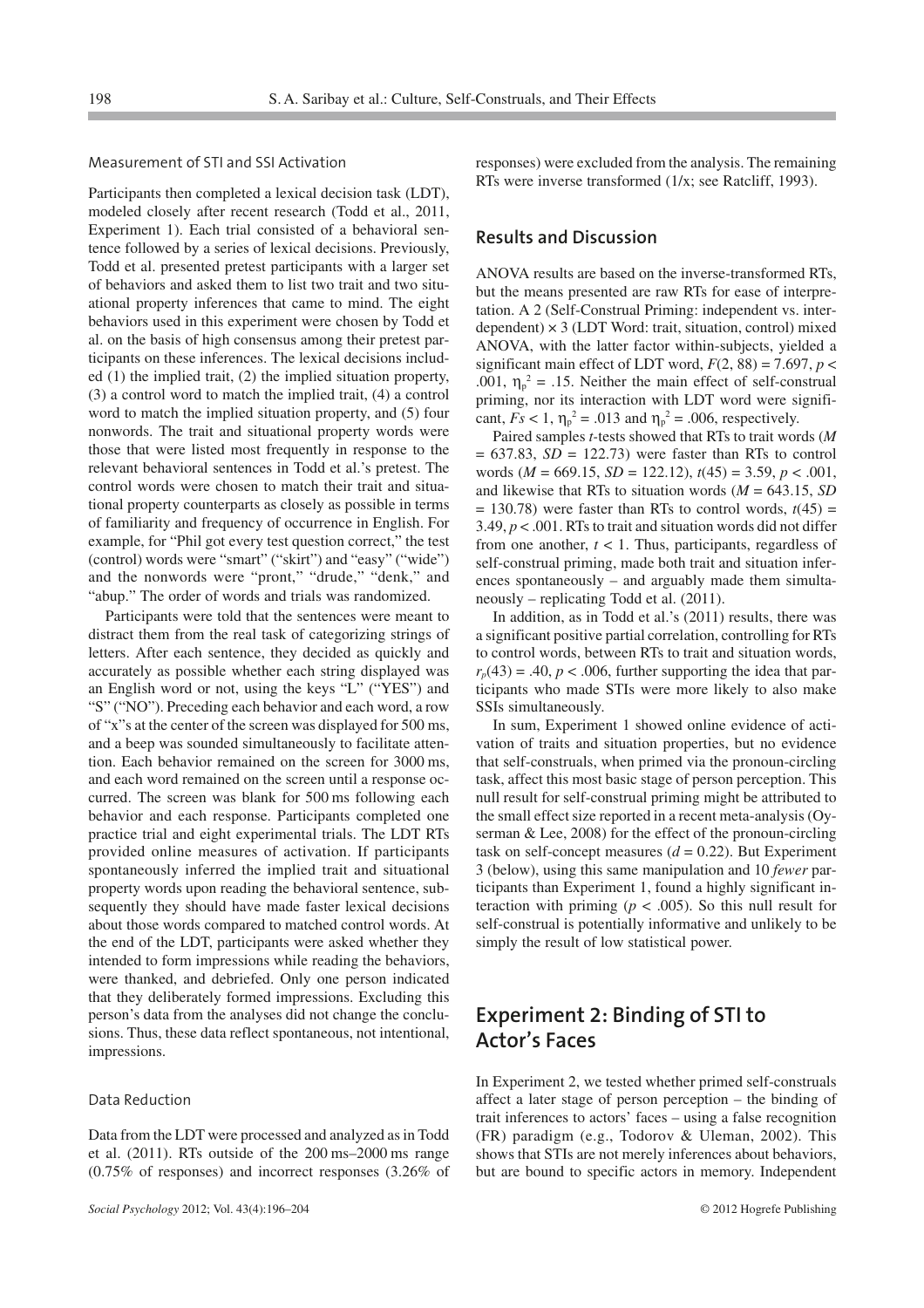self-construal priming could produce more binding (i.e., increased STI formation) than interdependent self-construal priming. On the other hand, like Experiment 1, self-construals may turn out to not affect this stage of person perception at all.

#### **Method**

#### **Participants**

Forty New York University students (19 females, mean age  $= 19.8$ ) participated in the experiment; 17 were White. Three participants reported not being native English speakers. These variables did not qualify the main findings reported below.

#### **Procedure**

Participants were randomly assigned to conditions and performed the same pronoun-circling task as in Experiment 1. Immediately afterward, a false recognition paradigm was administered on computers (e.g., Todorov & Uleman, 2002). In the exposure phase, participants saw 36 actor-behavior pairs, one at a time, for 8 s each. They were accurately told that their memory would be tested later, but there was no mention of impression formation, traits, or personality. Actors were represented by facial photographs with emotionally neutral expressions. Half of the actors were female and half were male. The ethnic/racial composition of the set of actors resembled the social environment (i.e., large university in a racially diverse metropolis) the study was embedded in. Most could be categorized as White, and the remaining were from other racial groups (i.e., Black, Asian, Indian, Middle Eastern, Hispanic).

The behaviors were taken from Rim  $(2006).$ <sup>1</sup> Twentyfour behaviors only implied (but did not explicitly mention) a trait. For instance, the sentence "She picked a table far away from everyone else in the cafeteria" implies that the actor is "shy." The remaining 12 behaviors were created by adding the trait into the sentence, as in "He was honest and told his roommate that he broke their expensive tv at the party last night." Actor-behavior pairs were randomly divided into three blocks of 12 trials, and within each block four of the behaviors explicitly contained the implied trait and eight did not. Order of blocks was fixed and trials were randomized within the block. We counterbalanced which of the four sentences in each set of 12 explicitly contained the trait thereby creating three counterbalancing sets. Half of all behaviors implied or explicitly mentioned a positive trait (e.g., disciplined, athletic, etc.) and half implied or explicitly mentioned a negative trait (e.g., aggressive, lazy, etc.).

In the retrieval phase, participants saw the same faces, one at a time, with a trait word underneath. Faces of actors were presented in the same blocks as they appeared during the exposure phase, and the actor-trait pairs were randomized within blocks. The task was to decide whether or not the trait word had been presented with this face earlier in the exposure phase, by pressing an "OLD" (to indicate that it was presented earlier) or "NEW" (to indicate that it was not presented earlier) key, respectively. On 12 "correctly paired" trials, the trait word had been implied but not presented. On another 12 "incorrectly paired" trials, the trait word had been implied about another actor. In the remaining 12 "filler" trials, the trait word had been explicit. Three replication sets of the stimuli were created for counterbalancing purposes by switching around the pairing of specific faces with behaviors and of specific behaviors with type of trial (i.e., correctly paired, incorrectly paired, filler). That is, each face was paired with a different behavior, and each behavior was assigned to a different type of trial across the three sets, thus making it highly unlikely that our findings could be due to specific actor-behavior and behavior-type of trial pairings. These replication sets concern both the exposure and the retrieval phases, which are dependent on each other.

The proportion of "OLD" responses in correctly paired trials was examined relative to the proportion of such responses in incorrectly paired trials. In both types of trials, "OLD" is a recognition error. In correctly paired trials, an STI made in the exposure phase leads one, in the retrieval phase, to falsely recognize the trait presented with the same actor as old. In incorrectly paired trials, the presented trait is still familiar because it was implied (and was spontaneously inferred), though it was about another actor. Such a trait may be falsely recognized in the retrieval phase because of familiarity, but not due to binding with *this actor*. So the difference in false recognition rates for correctly vs. incorrectly paired trials measures the extent to which the traits were inferred at exposure and spontaneously bound in memory to the relevant actor, in a way that controls for the effects of mere familiarity with the actor and the implied trait.

#### **Results and Discussion**

#### **False-Recognition Responses**

The data were analyzed in a 2 (Self-Construal Priming: independent vs. interdependent)  $\times$  3 (FR Trial: correctly paired, incorrectly paired, filler)  $\times$  3 (Replication) mixed ANOVA, with the second factor a within-subjects. The

<sup>-</sup> These sentences were chosen from a prior pretest (Rim, 2006; see Rim, Uleman, & Trope, 2009), where participants were presented with a series of trait-implying sentences and asked to come up with a trait that they believed was implied by each sentence. We chose sentences that had high agreement (> 21%) across participants in terms of the implied trait. The mean consensus rate across the 36 sentences was 55%.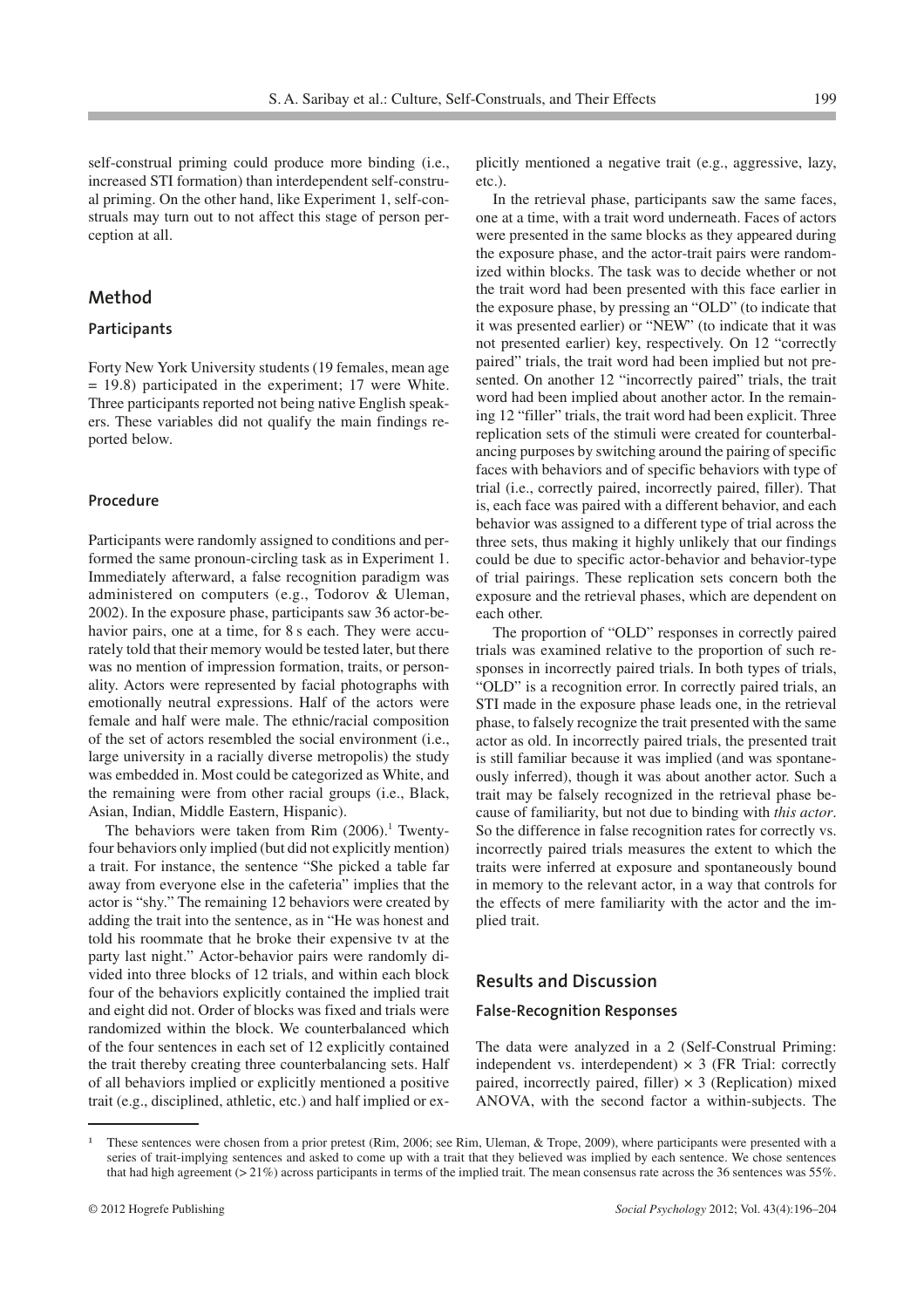Replication factor had no effect. There was only a main effect of FR trial,  $F(2, 68) = 184.76$ ,  $p < .0001$ ,  $\eta_p^2 = .85$ .

Paired-samples *t-*tests showed that the proportion of "OLD" responses in correctly paired trials (*M* = 0.39, *SD* = 0.23) was higher than that on incorrectly paired trials (*M*  $= 0.14$ , *SD* = 0.13),  $t(39) = 8.35$ ,  $p < .0001$ . This is evidence that participants spontaneously inferred traits and attached them to actors' faces in memory. Importantly, the Self-Construal Priming × FR Trial interaction was not significant, *F*  $< 1$ ,  $\eta_{\rm p}^2 = .005$ . Thus, STIs were activated and bound to faces regardless of self-construal priming. There was also no main effect of Self-Construal Priming,  $F < 1$ ,  $\eta_p^2 = .002$ .

The proportion of correct ("OLD") responses on filler trials (where the trait word had been explicit) was overall high ( $M = 0.76$ ,  $SD = 0.16$ ) and did not differ between the self-construal priming conditions ( $M = 0.75$ ,  $SD = 0.18$  and  $M = 0.78$ ,  $SD = 0.14$  for independent and interdependent, respectively,  $t(38) = -.50$ , *ns*). It was also significantly higher than the proportion of correct responses in correctly paired trials,  $t(39) = 10.74$ ,  $p < .0001$ ; and incorrectly paired trials,  $t(39) = 20.28$ ,  $p < .0001$ , suggesting that participants attended to the stimuli.

#### **Reaction Times**

STI activation and binding can also be evident in RTs. The average RT on trials in which participants correctly rejected implied traits ("NEW" responses, separately for correctly paired and incorrectly paired trials) was computed and analyzed in a 2 (Self-Construal Priming: independent vs. interdependent)  $\times$  2 (FR Trial: correctly paired vs. incorrectly paired)  $\times$  3 (Replication) mixed ANOVA. The Replication factor had no effect. More importantly, again, there was no interaction of self-construal priming and FR trial, *F*(1, 34)  $= 1.34, p = .256, \eta_p^2 = .038$ . RTs for correct rejections on correctly paired trials  $(M = 3462.02, SD = 1614.12)$  were slower than RTs for correct rejections on incorrectly paired trials (*M* = 2952.71, *SD* = 1060.08), *F*(1, 34) = 10.24, *p* < .003,  $\eta_p^2 = .231$ . This slowing of RTs when the trait word was correctly (vs. incorrectly) paired is further evidence of STIs. In short, even though RTs provided additional evidence that STIs occurred, there was no RT evidence of any effects of self-construal priming.

To summarize, upon exposure to simple behaviors, participants in Experiment 2 activated STIs and bound them in memory to relevant actors' faces. This process was unaffected by primed self-construals, as in Experiment 1.

### **Experiment 3: Intentional Impressions**

In Experiments 1 and 2, we found no effects of self-construal priming. And in both experiments, both independent and interdependent self-construal primed groups showed significant and equivalent activation (of STIs and SSIs) and binding (of STIs). Yet there are cultural differences in STI, as noted above. Perhaps our priming of self-construal was too weak and ineffective. Or perhaps self-construal differences are not the basis for these cultural differences. Or perhaps such differences only have their effect at later stages of impression formation. Therefore we performed Experiment 3. We predicted an interaction, consistent with the literature on culture and attributions (Choi et al., 1999): Participants primed with independent self-construal should give stronger trait (vs. situational) ratings, and this should not be true of those primed with interdependent self-construal. Such a finding would demonstrate that our self-construal priming was not at fault, but simply does not affect the earliest stages of impression formation. It would also suggest that such self-construals affect only intentional, but not spontaneous inferences.

#### **Method**

#### **Participants**

A group of 36 New York University students (24 females, mean age  $= 19.3$ ) participated in the experiment; 14 were White. Six participants reported being raised outside of the United States, and 7 reported not being native English speakers. Sex did not qualify the main findings reported below.

#### **Procedure**

Participants were randomly assigned to conditions and completed the same pronoun-circling task as in the first two experiments. Immediately afterward, they were told that we were interested in "measuring how people perceive what is being described" in some sentences. On the computer screen, they saw one sentence at a time, followed by a question. The eight sentences were the same ones as in Experiment 1 (e.g., "Phil got every test question correct"), presented in individualized random order. Participants saw the sentences paired once with a trait question (e.g., "How smart is Phil?") and once with a situation question (e.g., "How easy is the test?"). The trait and situation questions were blocked by question type, with order of the blocks counterbalanced. Between the blocks, participants took a short break (approximately 3 min) in which they counted backwards from 500 in intervals of 3 to prevent them from responding to the second block completely on the basis of their memory of their ratings in the first block. Participants responded to each question on a scale ranging from 1 ("not at all") to 7 ("a great deal"). After completing the ratings, participants were asked what they thought the purpose of the study was, were thanked and debriefed. None of the participants mentioned a link between the self-construal prime and the rating task.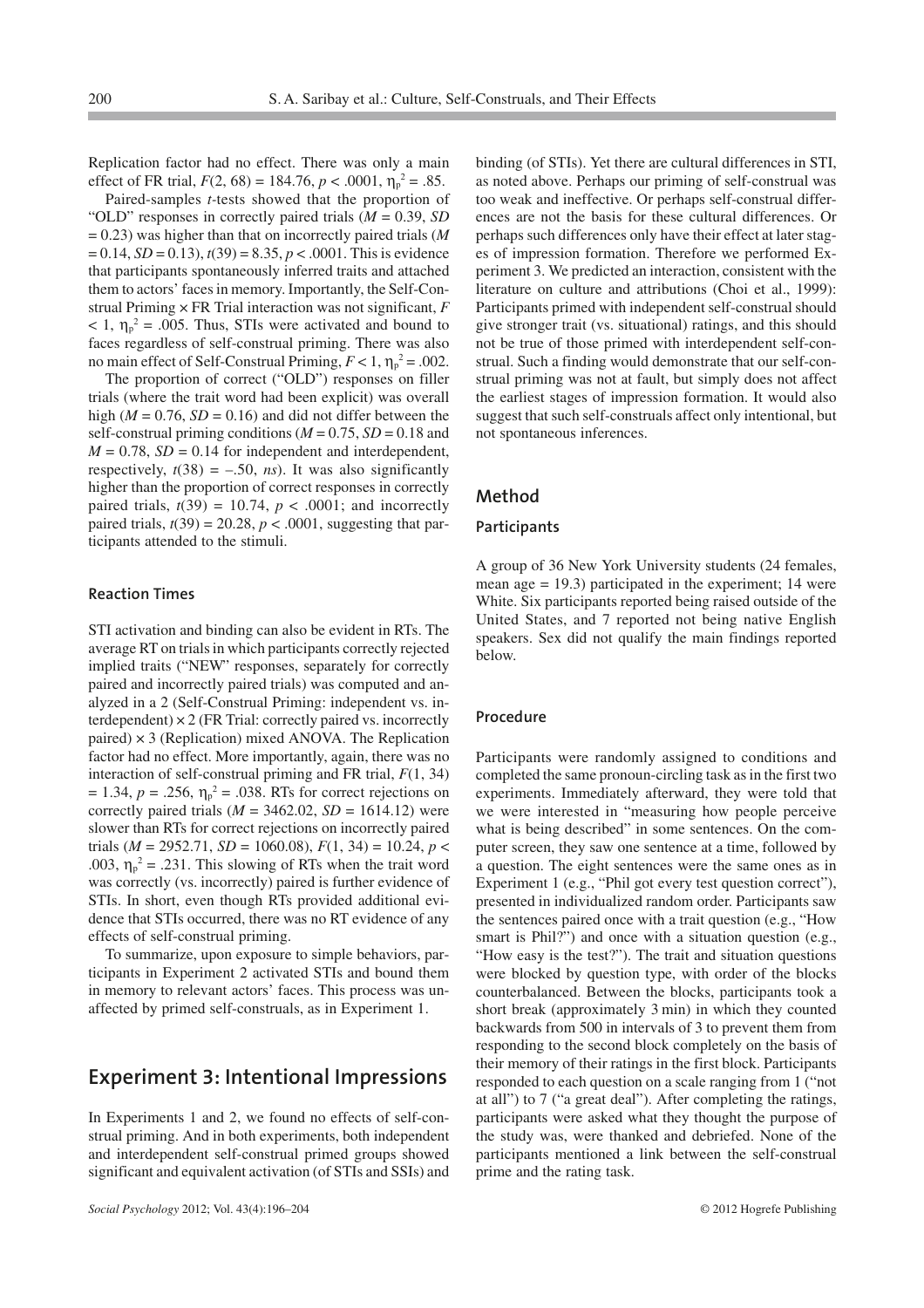#### **Results and Discussion**

#### **Ratings**

The ratings were averaged within blocks and analyzed in a 2 (Self-Construal Priming: independent vs. interdependent)  $\times$  2 (Rating: trait vs. situation)  $\times$  2 (Order: trait vs. situational first) mixed ANOVA with the second factor within-subjects. As predicted, there was a significant interaction of self-construal priming and rating,  $F(1, 32) =$ 9.19,  $p < .005$ ,  $\eta_p^2 = .22$ .<sup>2</sup> The pattern of means are displayed in Table 1.

*Table 1.* Mean trait and situational ratings (*SD*) by self-construal priming condition (Exp. 3)

|                   | Type of rating |             |
|-------------------|----------------|-------------|
| Priming condition | Trait          | Situational |
| Independent       | 5.04(0.65)     | 3.99(0.62)  |
| Interdependent    | 4.79(0.57)     | 4.46(0.53)  |

Follow-up tests on the Priming  $\times$  Rating interaction supported our predictions: Participants in the independent condition rated traits significantly higher than situational properties,  $t(17) = 7.35$ ,  $p < .0001$ . On the other hand, ratings of traits and situational properties did not differ significantly for participants in the interdependent condition,  $t(17)$  = 1.71,  $p = 0.105$ . Furthermore, trait ratings did not differ significantly between independent and interdependent conditions,  $t(34) = 1.23$ , *ns*. But situational properties got significantly lower ratings in the independent than the interdependent condition,  $t(34) = -2.43$ ,  $p < .025$ <sup>3</sup>

These results suggest that self-construal priming does influence impressions when those impressions are formed intentionally. This influence is seen primarily in terms of independent self-construal priming decreasing the extent to which participants view the situation as possessing a property that could explain the actor's behavior. Whereas results from Experiment 3 by themselves are not nearly sufficient to reveal the full extent of self-construal influences on various aspects of impressions, they stand in contrast to the

first two experiments measuring spontaneous impressions in showing some (vs. no) influence of the same self-construal priming procedure.

### **General Discussion**

There are cultural differences in impression formation (e.g., Choi et al., 1999; Knowles et al., 2001; Mason & Morris, 2010), but these are not well understood for two reasons. First, they are "cultural differences," and even such well-researched dimensions as individualism and collectivism have multiple components. Second, it is unclear where in the processes of impression formation these differences have their effects. In an initial attempt to explore the intersection of these "what" and "how" issues, we examined the effects of experimentally manipulating (priming) a particular aspect of culture (self-construals) on three distinct stages of impression formation.

In Experiment 1, participants read short behavioral sentences that implied both traits and situational properties. We measured spontaneous on-line activation of implied traits and situational properties. Participants clearly inferred both traits and situational properties, responding faster in a lexical decision task, replicating Todd et al.'s (2011) recent evidence on the co-activation of STIs and SSIs. But self-construal priming had no effect, suggesting that cultural differences in self-construal do not operate at this earliest stage of impression formation.

Experiment 2 examined the binding of activated trait inferences to relevant actors' faces in memory. Participants saw behaviors that either implied or contained traits and later judged whether or not the implied trait word had been shown with the relevant actor's face (Todorov & Uleman, 2002). Once again, the results clearly showed that participants had made trait inferences upon exposure to the behavior and had bound the inference in memory to the actor's face. Importantly, this finding was not qualified by self-construal priming, suggesting that this second, relatively automatic binding stage of impression formation is

There were also two uninterpretable interactions with rating order. First, a Priming  $\times$  Order interaction,  $F(1, 32) = 3.97$ ,  $p = .055$ ,  $\eta_p^2 = .11$ , showed that order marginally moderated the overall effect of primes. Second, there was a four-way interaction when an Ethnicity (of participant) factor (White vs. minority) was introduced:  $F(1, 28) = 8.04$ ,  $p < .01$ ,  $\eta_p^2 = .22$ . Looking at each level of this factor showed that among minority participants, the 3-way interaction was not significant,  $F(1, 18) = 1.17$ ,  $p = .293$ ,  $\eta_p^2 = .06$ . But among the smaller sample of Whites, this  $2 \times 2 \times 2$  interaction was significant,  $F(1, 10) = 5.88$ ,  $p < .05$ ,  $\eta_p^2 = .37$ , because trait ratings were particularly high when made first by participants primed with interdependence ( $M = 5.21$ ). In the other 7 cells, means differed as predicted, although not significantly so because of small cell sizes.

The time participants took to give a rating to each question (starting from the time the sentence and the question appeared on the screen) was also recorded and analyzed in the same way as the ratings. This analysis revealed two significant effects: A main effect of Rating,  $F(1, 32) = 9.52$ ,  $p < .005$ ,  $\eta_p^2 = .23$ , showed that participants took less time to make trait ratings (*M* = 6168.96, *SD* = 1935.42) than situation ratings (*M* = 7163.58, *SD* = 2245.25). This was qualified by an interaction of Rating and Order,  $F(1, 32) = 37.58$ ,  $p < .0001$ ,  $\eta_p^2 = .54$ , which showed that participants rated traits  $(M = 6943.79, SD = 1484.75)$  slower than situations  $(M = 5962.41, SD = 1338.86)$  in the trait-first order whereas they rated traits  $(M = 5394.13, SD = 2058.21)$  faster than situations  $(M = 8364.74, SD = 2351.79)$  in the situation-first order. While this analysis was of potential interest, we refrain from overinterpreting its findings because it is not clear how much of the time spent to give a rating reflects reading and comprehension of the sentence and the question, the formulation of an answer, and indicating it on the rating scale; and because the second block always presented the same behaviors as the first block, an additional factor contributing to the speed of these ratings. Importantly, no effect of self-construal priming was evident in these rating times.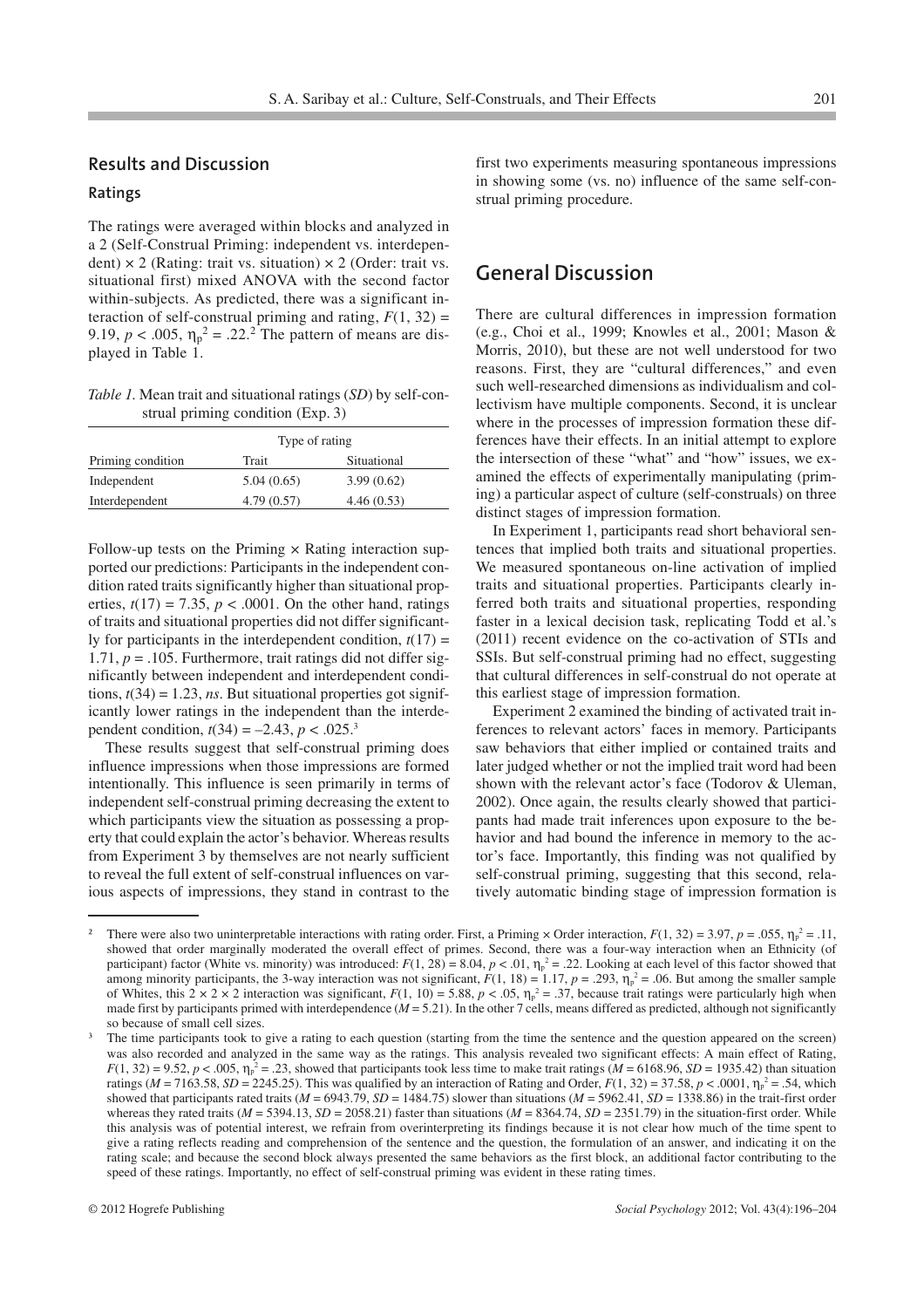unaffected by this particular aspect of cultural differences.4 Overall, the first two experiments suggest that primed selfconstruals do not affect spontaneous impressions. There was no evidence that these two cultural "whats" (independent and interdependent self-construals) affect these two impression formation "hows" (activation and binding).

We next asked whether the failure of self-construal priming to affect these early stages of impression formation would extend to intentional inferences. In Experiment 3, participants explicitly rated the same behaviors on the same traits and situational properties used in Experiment 1, i.e., for how much each behavior implied that the actor possessed the trait and the situation possessed the property. In clear contrast to the first two experiments, self-construal priming influenced these ratings. Independent self-construal priming led to stronger trait (vs. situational) inferences, whereas interdependent self-construal priming did not. Thus, self-construals do indeed matter when people deliberate about the inferences they are drawing from others' behaviors. Taken together, these studies suggest, with some qualifications (see below), that self-construals (when primed by pronoun-circling) affect only intentional but not spontaneous impressions.

#### **Implications**

Beyond our specific findings, we hope these three studies persuasively illustrate the utility of a general approach to understanding the effects of culture on a variety of social psychological phenomena. This approach experimentally manipulates specific elements (the "whats") of important cultural differences, to assess their impact on specific processes (the "hows") underlying phenomena of interest. In the present case, we primed self-construals, which are central to many conceptions of individualism and collectivism, and examined their impact on three important stages of impression formation. We hope that this general approach becomes more common and characterizes the next generation of research on cultural differences. "Culture" is a broad, multifaceted, and inherently "complex variable," in urgent need of unpacking. A growing array of experimental methods, including priming (e.g., Oyserman & Lee, 2008), is available to isolate the impact of specific whats of culture. At the same time, process models of the hows of important psychological phenomena are increasingly available. Combining these can only increase our understanding of the impact of culture on social behavior.

Interestingly, our results stand in apparent contrast to some of the literature on culture and person perception. It has been suggested that cultural differences are more profound when perceivers are cognitively busy (e.g., Knowles et al., 2001) or have to rely on chronically accessible constructs or processes (Hong & Chiu, 2001), as they are thought to do when making spontaneous inferences. Consistent with this, Zárate et al. (2001) found that Anglos and Latinos made the same intentional trait inferences from behaviors, but only Anglos showed evidence of STI activation (in a lexical decision task). However, we found the opposite. Self-construal differences were observed only for intentional and not for spontaneous inferences. How do we explain this contrast?

The research just cited relied on groups of participants from different cultures, whereas we primed self-construals. While culture and self-construals are related (Markus & Kitayama, 1991), culture is a much broader construct. Cultural groups may differ on a number of dimensions not captured by the researchers' preferred explanations for their findings. Participants in our experimental groups differed only in terms of situationally activated self-construals, because we randomly assigned them to the priming groups. Thus, our results underline the need to clarify the origin of person perception differences between cultural groups found in earlier studies (e.g., Zárate et al., 2001). The current results provide no indication that those differences stem from differences in self-construals. This is perhaps the most important implication of our findings.

The current results may also support the idea that, unlike intentional inferences, "spontaneous impressions are more sensitive to the influence of chronically accessible constructs" (Zárate et al., 2001, p. 300; see also, Uleman, 1999) in that there was no effect of priming on spontaneous impressions. Na and Kitayama (2011) found partial mediation of STI by chronic self-construals. However, recent evidence by Rim, Uleman, and Trope (2009) demonstrated that participants' tendency to make STIs can be affected by other experimental manipulations. Further research is needed to achieve a better understanding of when contextual factors influence spontaneous impressions and when they do not.

Finally, our choice of these three stages of impression formation was not based on the belief that these are the only stages of importance – or even that they always unfold in this order. We suspect that the "stages" of most complex social processes are dynamically related to each other, and flexibly deployed depending on such things as goals and the information provided.

#### **Limitations and Future Directions**

The current research was conducted on a very heterogeneous sample, and there was little evidence that sex or native language influenced these results, suggesting they have some generality. There was some indication in Experiment 3 that participants' ethnic background may influence intentional inferences (see footnote 2). That we did not aim

Of course, other priming manipulations may affect false recognition rates. Our evidence simply suggests that the activation and binding stages are not affected by primed self-construals. For a priming manipulation (concerning psychological distance) that does affect false recognition rates and STI, see Rim, Uleman, and Trope (2009).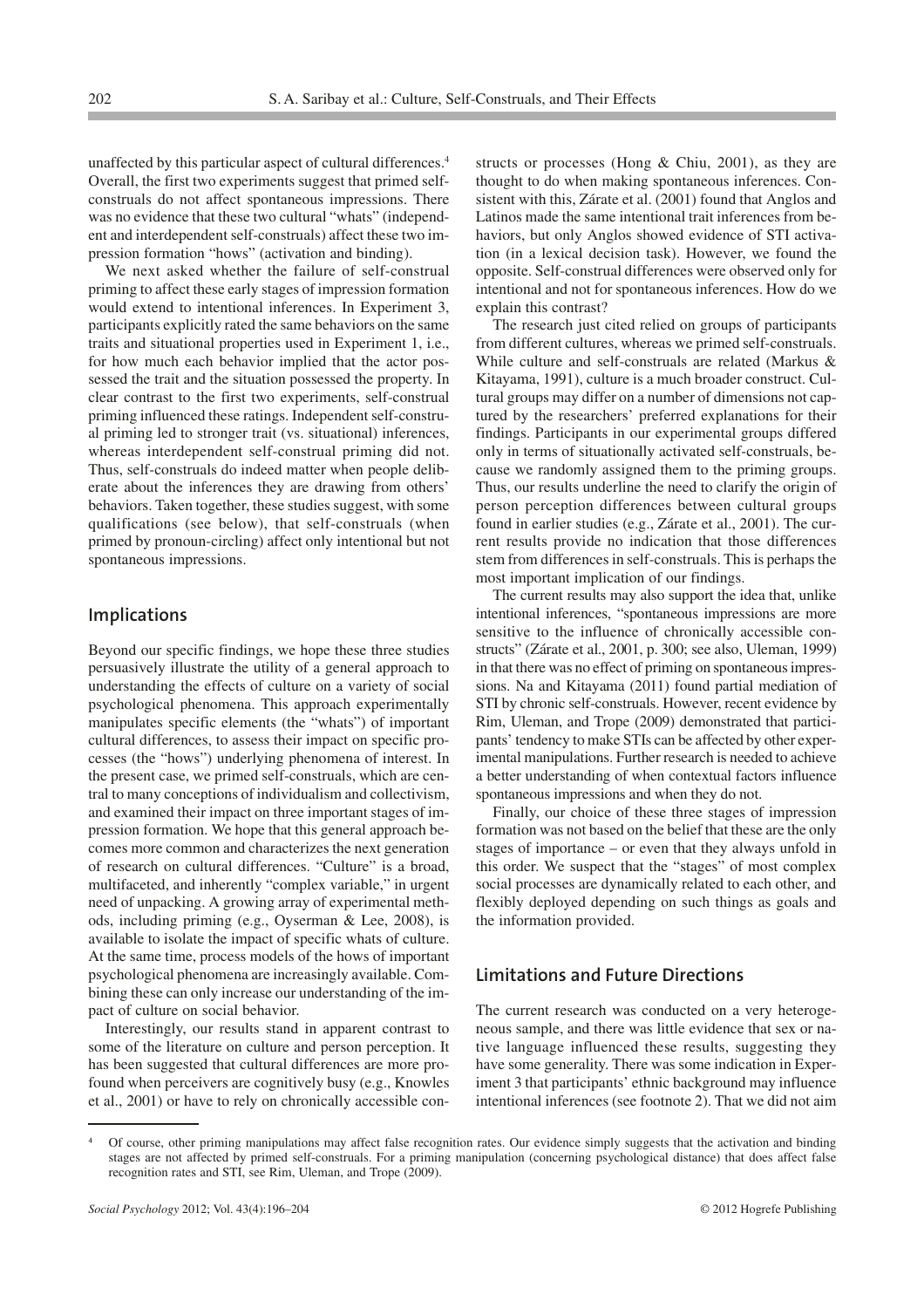to, and were not able to, test this more rigorously is a clear limitation since ethnicity is known to influence impressions (e.g., Newman, 1991, 1993; Zárate et al., 2001) and responsiveness to self-construal priming (Gardner et al., 1999).

There are other grounds for caution as well. First, we relied on only one method of manipulating self-construals. Replications using other methods would be useful, especially in revealing whether the failures to find an interaction involving the self-construal priming factor (in Experiments 1 & 2) are due to the particular priming procedure we employed in these experiments. While we think it is more parsimonious to assume that self-construals affect only intentional, but not spontaneous, inferences, it is possible that only the *particular* manipulation we used had this effect.

Second, because of time and participant constraints, we omitted a control (e.g., no-priming) group from our selfconstrual priming procedure in these experiments. While such a control group might bring its own interpretive ambiguities, it could shed light on where exactly self-construal priming has its effects. For instance, in Experiment 3 we cannot tell whether it was independent priming, interdependent priming, or both that influenced inferences.

Third, whereas we measured activation of both trait and situational inferences in Experiment 1, we only measured trait binding in Experiment 2. We had difficulty conceptualizing the binding of situational inferences (to what?). To our knowledge, only Ham and Vonk (2003, Experiment 2) have studied the binding of situational inferences (to random grid cells). Future research could adapt their approach, or use photos of situations to test whether self-construals influence the binding of situational inferences. This is worth pursuing because past findings are mixed as to whether dispositional (e.g., Zárate et al., 2001) or situational inferences (e.g., Choi et al., 1999; Knowles et al., 2001) differentiate independent and interdependent perceivers better.

Finally, the data from Experiment 3 are open to interpretation in terms of demand effects. However, as mentioned above, none of the participants verbalized a link between the priming and rating parts of the experiment in their thoughts about the experiment's purpose. Thus, it seems unlikely that the findings were driven by participants' thoughts about how they were expected to behave in the experiment.

Beyond overcoming these limitations, future research could extend our findings in other important ways. Chronic self-construal differences, stemming from actual participation and long-term socialization in a culture, might produce larger differences in spontaneous inferences than primed self-construals, because they and the cultural practices that support them produce larger and more elaborated cognitive (and affective) networks. Thus, testing whether spontaneous trait and situational inferences differ between people with chronically independent and interdependent self-construals would shed further light on the current results and extend other recent work (Na & Kitayama, 2011). For instance, if such a test showed reliable differences in STI/SSI between chronically independent and interdependent people, that would limit the scope of our conclusions to *primed* self-construals, rather than to self-construals *in general*. But it would also encourage research on the ways that primed vs. chronically accessible cultural constructs might have different effects. In addition, chronic self-construals can interact with priming in interesting ways (e.g., Gardner et al., 1999) and the current domain presents another opportunity to increase our understanding of this interaction.

More generally, studies with richer, more complex stimuli (and/or in real world vs. laboratory settings) would be valuable. If chronically activated concepts generate more elaborated networks, they might have larger effects with more complex stimuli. It is noteworthy that Zárate et al. (2001, Study 2) observed more binding of STIs in Anglo than Latino participants only for multiple-sentence (vs. single-sentence) behaviors. We used single-sentence behaviors in all our studies, and like Zárate et al. we observed no binding differences between independent and interdependent self-construal. However, the question of whether our findings would replicate with multiple-sentence stimuli remains for future research.

#### **Conclusions**

We have provided the first experimental test of the role of primed self-construals in spontaneous and intentional inferences about other people, based on identical stimulus information across studies. Based on our findings, primed selfconstruals do not appear to influence spontaneous trait and situational inferences, but they do produce more explicit emphasis on traits than situational factors in intentional impression formation by independent (vs. interdependent) perceivers. In addition, our research strategy of priming one specific aspect of cultural differences at a time, to examine its effects on multiple stages of an important social information processing task, points to the need for continued research on several issues. In spite of the limitations of the present research, we hope our findings represent a beginning. Continued research using this kind of approach should yield important insights into "what" about culture affects impression formation and precisely "how" such effects come about.

#### **Acknowledgments**

This research was supported by a postdoctoral fellowship from the Bremen International Graduate School of Social Sciences to the first author. The authors would like to thank Andrew Todd for sharing materials, Persis V. Commissariat for help in collecting data, and Markus Kemmelmeier and four anonymous reviewers for their constructive comments. We gratefully acknowledge Prof. Dr. Ulrich Kühnen of Jacobs University Bremen for his many contributions to this work. This research was presented at the International Society for Self and Identity preconference, 16th General Meeting of the European Association of Social Psychology (July, 2011), Stockholm, Sweden. The first two authors